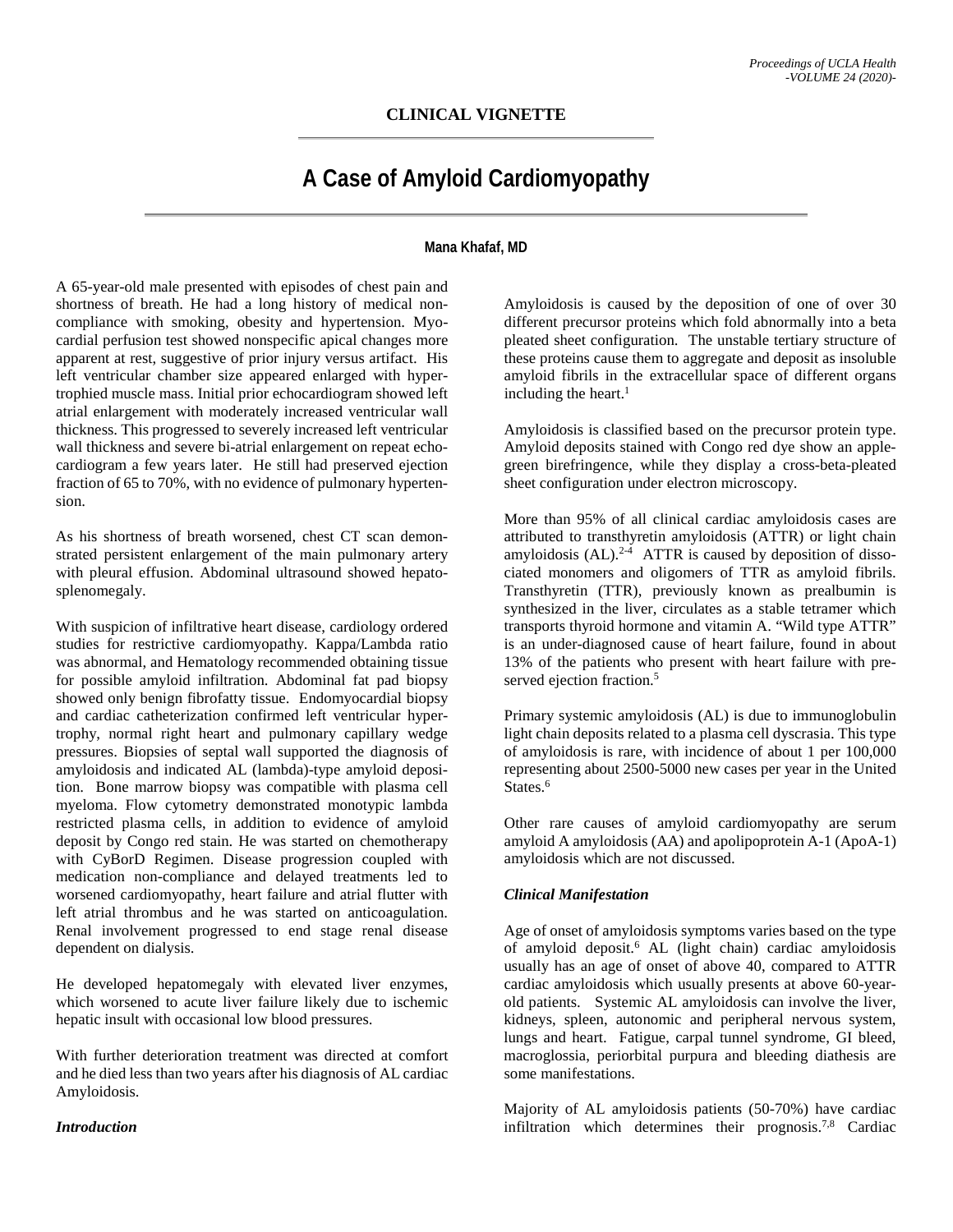amyloidosis usually presents with restrictive cardiomyopathy with right ventricular failure symptoms, including lower extremity edema, elevated JVP, hepatic congestion, ascites and dyspnea. As the disease progresses, low cardiac output symptoms develop.

The worse outcome of amyloidosis caused by AL (light chains) compared to ATTR patients may be attributed to the toxicity of light chains to the myocardial cells.<sup>9,10</sup> Bradyarrhythmia and advanced atrioventricular block are most common causes of syncope in amyloidosis patients. Progressive conduction system disease needing pacemaker implantation is more common in ATTR cases. High degree atrioventricular block or symptomatic sinus node dysfunction is not as prevalent in AL  $amvloidosis.<sup>11</sup>$ 

The risk of cardiac thromboembolism is increased in AL amyloidosis with atrial fibrillation. amyloid deposition in atrial and ventricular walls contributes to electromechanical dissociation during sinus rhythm which increases the risk of atrial thrombus formation.<sup>12,13</sup>

Restrictive cardiomyopathy associated with ATTR can lead to low gradient, low flow aortic stenosis.<sup>14</sup> Some non-cardiac manifestations of wild type ATTR are spinal stenosis, biceps tendon rupture, and bilateral carpal tunnel syndrome with amyloid deposits found with decompression procedures.<sup>15</sup>

#### *Diagnosis*

Initial tests can reveal proteinuria and renal failure, elevated liver enzymes with congestive hepatopathy, elevated natriuretic peptide and troponin levels. Cardiac enzymes are usually mildly elevated in ATTR compared to higher levels in AL amyloidosis which is likely secondary to light chains cardiotoxicity. Common EKG findings are increased left ventricular wall thickness and reduced QRS voltage, the latter seen most in AL amyloidosis compared to ATTR cases.<sup>16,17</sup>

About 30 percent of patients with wild type ATTR, have left ventricular hypertrophy or left bundle branch block with pseudo-infarction patterns seen in 70 percent of the cases in addition to conduction abnormalities. About 15 percent of patients also have atrial fibrillation. Cardiac amyloidosis should be suspected when unexplained LVH is noted on echocardiogram, low gradient/low flow aortic stenosis and heart failure.<sup>14,18</sup>

Early impaired ventricular relaxation leads to diastolic dysfunction with progression to restrictive physiology.19 Marked elevation in LV diastolic pressure can cause pulmonary hypertension. In AL amyloidosis, small pericardial and pleural effusions may also be present.

After physical exam, echocardiograms are initially ordered in suspected cases with reduced global longitudinal strain as an early marker with high sensitivity and specificity.<sup>20</sup> Left ventricular hypertrophy is usually non-dilated with small ventricles. Thickening of the valves and interatrial septum, speckled myocardium and bi-atrial dilatation are common. Symmetric LVH is seen more in AL amyloidosis versus asymmetry with predominant septal hypertrophy being more common in ATTR. Cardiovascular magnetic resonance imaging (CMR) can detect cardiac abnormalities prior to LVH development. It can assess cardiac structure, function and tissue characteristics, but cannot distinguish cardiac AL from  $ATTR.<sup>21,22</sup>$ 

Inconsistent results usually make diagnosis of cardiac amyloidosis unlikely, other cause of LVH including hypertrophic cardiomyopathy, hypertension or other etiologies should be considered if the above tests are not conclusive.<sup>23</sup>

If the CMR results are consistent with possible diagnosis, serum kappa/lambda free light chain ratio analysis, serum protein immunofixation and urine protein immunofixation should be obtained to identify monoclonal proteins and bone marrow biopsy and evaluation for treatment options. Tissue biopsy from fat pad or other organs may be indicated for both diagnostic and typing purposes. In majority of the case, noncardiac tissue biopsy in addition to CMR findings is sufficient.<sup>24</sup> Typical apple-green birefringence with Congo red dye under polarized light microscopy and cross-beta-pleated sheets under electron microscopy are the diagnostic characteristics of extracellular amyloid deposits. Although immunohistochemistry, immunofluorescence and immunoelectron microscopy are used to determine the type of amyloid fibril, laser microdissection with mass spectrometry is considered the gold standard.<sup>25</sup>

If monoclonal proteins are not detected in above tests, a bone tracer cardiac scintigraphy scan can be performed for cardiac uptake evaluation and grading. Grade zero suggests that cardiac amyloidosis is unlikely and other causes of LVH should be considered. Grade 1 suggests additional tests including endomyocardial biopsy for confirmation. Grade 2 or 3, in addition to lack of evidence of plasma cell dyscrasia, is highly specific for ATTR cardiac disease and in these cases tissue biopsy is not needed.26

#### *Treatment*

The two approaches in treating patients with amyloidosis are management of heart failure and treatment of the underlying disease. Heart failure treatment is more responsive in wild type ATTR compared to AL amyloidosis in which control of the plasma cell dyscrasia leads to rapid decrease in serum biomarkers of heart failure.<sup>27</sup>

In amyloidosis heart failure, treatment with loop diuretics is commonly used in addition to aldosterone therapy. The treatment options in these patients differs from other types of heart failure due to potential hypotension side effects of beta blockers, ACE inhibitors and calcium channel blockers. Amyloid fibrils can also bind to digoxin which can increase its toxicity. However, if atrial fibrillation is present, low dose beta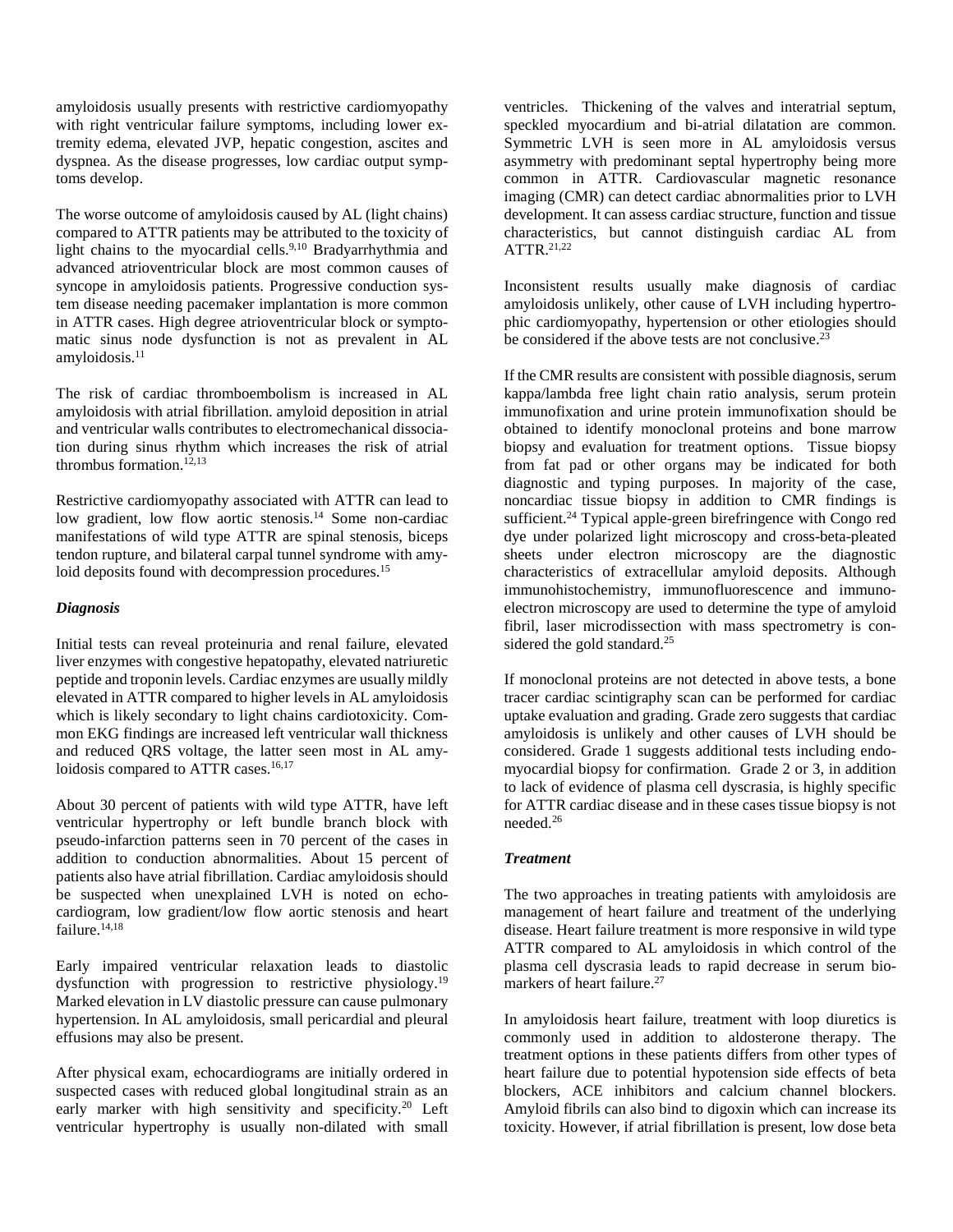blockade and digoxin can be used cautiously to assist with rate control and symptom management. Amiodarone seems to be well tolerated in these patients as well.<sup>28</sup> Anticoagulation is used to decrease the increased risk of intraatrial thrombus, regardless of their CHADS2 or CHADS2VA2SC score. It is even suggested in patients with normal sinus rhythm due to associated atrial thrombus in AL type group. $29,30$ 

Since sudden cardiac death is common in cardiac AL amyloidosis patients and prophylactic implantable cardioverterdefibrillators (ICDs) have been suggested despite its unclear role in electromechanical dissociation.31

Heart transplant is not usually recommended for these patients as most of them have significant extracardiac amyloid associated disease. Heart transplant would not treat the underlying plasma cell dyscrasia which leads to its progression and involvement the transplanted heart.32-34

Prognosis of AL amyloidosis patients depends on the degree of their multiple organ involvement. Routine therapy for underlying plasma cell clones include chemotherapy and/or autologous stem cell transplant, with the goal of 90 percent reduction in serum free light chains. NYHA functional class III or IV Heart failure is considered a contraindication for autologous stem cell transplant.<sup>35</sup>

### **REFERENCES**

- 1. **Fontana M, Ćorović A, Scully P, Moon JC**. Myocardial Amyloidosis: The Exemplar Interstitial Disease. *JACC Cardiovasc Imaging*. 2019 Nov;12(11 Pt 2):2345-2356. doi: 10.1016/j.jcmg.2019.06.023. Epub 2019 Aug 14. PMID: 31422120.
- 2. **Falk RH, Alexander KM, Liao R, Dorbala S**. AL (Light-Chain) Cardiac Amyloidosis: A Review of Diagnosis and Therapy. *J Am Coll Cardiol*. 2016 Sep 20;68(12):1323-41. doi: 10.1016/j.jacc.2016.06.053. PMID: 27634125.
- 3. **Gertz MA, Benson MD, Dyck PJ, Grogan M, Coelho T, Cruz M, Berk JL, Plante- Bordeneuve V, Schmidt HHJ, Merlini G**. Diagnosis, Prognosis, and Therapy of Transthyretin Amyloidosis. *J Am Coll Cardiol*. 2015 Dec 1;66(21):2451-2466. doi: 10.1016/j.jacc.2015.09.075. PMID: 26610878.
- 4. **Sipe JD, Benson MD, Buxbaum JN, Ikeda SI, Merlini G, Saraiva MJ, Westermark P**. Amyloid fibril proteins and amyloidosis: chemical identification and clinical classification International Society of Amyloidosis 2016 Nomenclature Guidelines. *Amyloid*. 2016 Dec;23(4):209- 213. doi: 10.1080/13506129.2016.1257986. Epub 2016 Nov 24. PMID: 27884064.
- 5. **González-López E, Gallego-Delgado M, Guzzo-Merello G, de Haro-Del Moral FJ, Cobo-Marcos M, Robles C, Bornstein B, Salas C, Lara-Pezzi E, Alonso-Pulpon L, Garcia-Pavia P**. Wild-type transthyretin amyloidosis as a cause of heart failure with preserved ejection fraction. *Eur Heart J*. 2015 Oct 7;36(38):2585-94. doi: 10.1093/ eurheartj/ehv338. Epub 2015 Jul 28. PMID: 26224076.
- 6. **Wechalekar AD, Gillmore JD, Hawkins PN**. Systemic amyloidosis. *Lancet*. 2016 Jun 25;387(10038):2641-2654. doi: 10.1016/S0140-6736(15)01274-X. Epub 2015 Dec 21. PMID: 26719234.
- 7. **Merlini G, Bellotti V**. Molecular mechanisms of amyloidosis. *N Engl J Med*. 2003 Aug 7;349(6):583-96. doi: 10.1056/NEJMra023144. PMID: 12904524.
- 8. **Kyle RA, Linos A, Beard CM, Linke RP, Gertz MA, O'Fallon WM, Kurland LT**. Incidence and natural history of primary systemic amyloidosis in Olmsted County, Minnesota, 1950 through 1989. *Blood*. 1992 Apr 1;79(7):1817-22. PMID: 1558973.
- 9. **Liao R, Jain M, Teller P, Connors LH, Ngoy S, Skinner M, Falk RH, Apstein CS**. Infusion of light chains from patients with cardiac amyloidosis causes diastolic dysfunction in isolated mouse hearts. *Circulation*. 2001 Oct 2;104(14):1594-7. Erratum in: *Circulation*. 2013 Sep 10;128(11):e174. PMID: 11581134.
- 10. **Shi J, Guan J, Jiang B, Brenner DA, Del Monte F, Ward JE, Connors LH, Sawyer DB, Semigran MJ, Macgillivray TE, Seldin DC, Falk R, Liao R**. Amyloidogenic light chains induce cardiomyocyte contractile dysfunction and apoptosis via a non-canonical p38alpha MAPK pathway. *Proc Natl Acad Sci U S A*. 2010 Mar 2;107(9):4188-93. doi: 10.1073/pnas.0912263107. Epub 2010 Feb 11. PMID: 20150510; PMCID: PMC 2840082.
- 11. **Mathew V, Olson LJ, Gertz MA, Hayes DL**. Symptomatic conduction system disease in cardiac amyloidosis. *Am J Cardiol*. 1997 Dec 1;80(11):1491-2. doi: 10.1016/s0002-9149(97)82785-3. PMID: 9399732.
- 12. **Martinez-Naharro A, Gonzalez-Lopez E, Corovic A, Mirelis JG, Baksi AJ, Moon JC, Garcia-Pavia P, Gillmore JD, Hawkins PN, Fontana M**. High Prevalence of Intracardiac Thrombi in Cardiac Amyloidosis. *J Am Coll Cardiol*. 2019 Apr 9;73(13):1733-1734. doi: 10.1016/ j.jacc.2019.01.035. PMID: 30947929.
- 13. **El-Am EA, Dispenzieri A, Melduni RM, Ammash NM, White RD, Hodge DO, Noseworthy PA, Lin G, Pislaru SV, Egbe AC, Grogan M, Nkomo VT**. Direct Current Cardioversion of Atrial Arrhythmias in Adults With Cardiac Amyloidosis. *J Am Coll Cardiol*. 2019 Feb 12;73(5):589-597. doi: 10.1016/j.jacc.2018.10.079. PMID: 30732713; PMCID: PMC6378685.
- 14. **Castaño A, Narotsky DL, Hamid N, Khalique OK, Morgenstern R, DeLuca A, Rubin J, Chiuzan C, Nazif T, Vahl T, George I, Kodali S, Leon MB, Hahn R, Bokhari S, Maurer MS**. Unveiling transthyretin cardiac amyloidosis and its predictors among elderly patients with severe aortic stenosis undergoing transcatheter aortic valve replacement. *Eur Heart J*. 2017 Oct 7;38(38):2879-2887. doi: 10.1093/eurheartj/ehx350. PMID: 29019612; PMCID: PMC5837725.
- 15. **Sekijima Y, Uchiyama S, Tojo K, Sano K, Shimizu Y, Imaeda T, Hoshii Y, Kato H, Ikeda S**. High prevalence of wild-type transthyretin deposition in patients with idiopathic carpal tunnel syndrome: a common cause of carpal tunnel syndrome in the elderly. *Hum Pathol*. 2011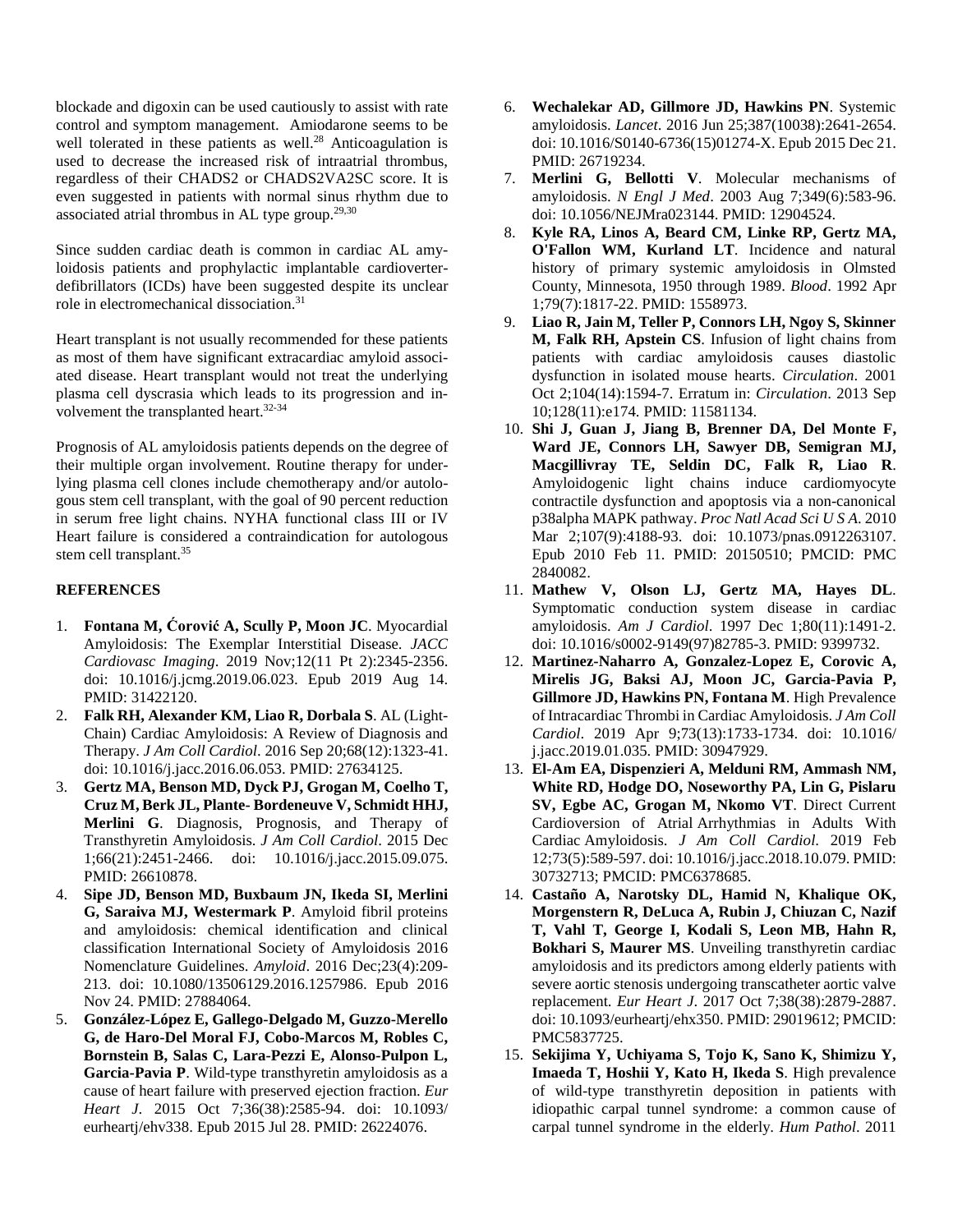Nov;42(11):1785-91. doi: 10.1016/j.humpath.2011.03. 004. PMID: 21733562.

- 16. **Cyrille NB, Goldsmith J, Alvarez J, Maurer MS**. Prevalence and prognostic significance of low QRS voltage among the three main types of cardiac amyloidosis. *Am J Cardiol*. 2014 Oct 1;114(7):1089-93. doi: 10.1016/ j.amjcard.2014.07.026. Epub 2014 Jul 18. PMID: 25212550.
- 17. **Mussinelli R, Salinaro F, Alogna A, Boldrini M, Raimondi A, Musca F, Palladini G, Merlini G, Perlini S**. Diagnostic and prognostic value of low QRS voltages in cardiac AL amyloidosis. *Ann Noninvasive Electrocardiol*. 2013 May;18(3):271-80. doi: 10.1111/anec.12036. Epub 2013 Jan 20. PMID: 23714086; PMCID: PMC6932192.
- 18. **Cavalcante JL, Rijal S, Abdelkarim I, Althouse AD, Sharbaugh MS, Fridman Y, Soman P, Forman DE, Schindler JT, Gleason TG, Lee JS, Schelbert EB**. Cardiac amyloidosis is prevalent in older patients with aortic stenosis and carries worse prognosis. *J Cardiovasc Magn Reson*. 2017 Dec 7;19(1):98. doi: 10.1186/s12968- 017-0415-x. PMID: 29212513; PMCID: PMC5719789.
- 19. **Knight DS, Zumbo G, Barcella W, Steeden JA, Muthurangu V, Martinez-Naharro A, Treibel TA, Abdel-Gadir A, Bulluck H, Kotecha T, Francis R, Rezk T, Quarta CC, Whelan CJ, Lachmann HJ, Wechalekar AD, Gillmore JD, Moon JC, Hawkins PN, Fontana M**. Cardiac Structural and Functional Consequences of Amyloid Deposition by Cardiac Magnetic Resonance and Echocardiography and Their Prognostic Roles. *JACC Cardiovasc Imaging*. 2019 May;12(5):823-833. doi: 10.1016/j.jcmg.2018.02.016. Epub 2018 Apr 18. PMID: 29680336.
- 20. **Phelan D, Collier P, Thavendiranathan P, Popović ZB, Hanna M, Plana JC, Marwick TH, Thomas JD**. Relative apical sparing of longitudinal strain using two-dimensional speckle-tracking echocardiography is both sensitive and specific for the diagnosis of cardiac amyloidosis. *Heart*. 2012 Oct;98(19):1442-8. doi: 10.1136/heartjnl-2012- 302353. Epub 2012 Aug 3. PMID: 22865865.
- 21. **Brownrigg J, Lorenzini M, Lumley M, Elliott P**. Diagnostic performance of imaging investigations in detecting and differentiating cardiac amyloidosis: a systematic review and meta-analysis. *ESC Heart Fail*. 2019 Oct;6(5):1041-1051. doi: 10.1002/ehf2.12511. Epub 2019 Sep 5. PMID: 31487121; PMCID: PMC6816075.
- 22. **Dorbala S, Cuddy S, Falk RH**. How to Image Cardiac Amyloidosis: A Practical Approach. *JACC Cardiovasc Imaging*. 2020 Jun;13(6):1368-1383. doi: 10.1016/j.jcmg. 2019.07.015. Epub 2019 Oct 11. PMID: 31607664; PMCID: PMC7148180.
- 23. **Martinez-Naharro A, Treibel TA, Abdel-Gadir A, Bulluck H, Zumbo G, Knight DS, Kotecha T, Francis R, Hutt DF, Rezk T, Rosmini S, Quarta CC, Whelan CJ, Kellman P, Gillmore JD, Moon JC, Hawkins PN, Fontana M**. Magnetic Resonance in Transthyretin Cardiac Amyloidosis. *J Am Coll Cardiol*. 2017 Jul 25;70(4):466- 477. doi: 10.1016/j.jacc.2017.05.053. PMID: 28728692.
- 24. **Ruberg FL, Grogan M, Hanna M, Kelly JW, Maurer MS**. Transthyretin Amyloid Cardiomyopathy: JACC State-of-the-Art Review. *J Am Coll Cardiol*. 2019 Jun 11;73(22):2872-2891. doi: 10.1016/j.jacc.2019.04.003. PMID: 31171094; PMCID: PMC6724183.
- 25. **Nativi-Nicolau J, Maurer MS**. Amyloidosis cardiomyopathy: update in the diagnosis and treatment of the most common types. *Curr Opin Cardiol*. 2018 Sep;33(5):571- 579. doi: 10.1097/HCO.0000000000000547. PMID: 30015648.
- 26. **Gillmore JD, Maurer MS, Falk RH, Merlini G, Damy T, Dispenzieri A,Wechalekar AD, Berk JL, Quarta CC, Grogan M, Lachmann HJ, Bokhari S, Castano A, Dorbala S, Johnson GB, Glaudemans AW, Rezk T, Fontana M, Palladini G, Milani P, Guidalotti PL, Flatman K, Lane T, Vonberg FW, Whelan CJ, Moon JC, Ruberg FL, Miller EJ, Hutt DF, Hazenberg BP, Rapezzi C, Hawkins PN**. Nonbiopsy Diagnosis of Cardiac Transthyretin Amyloidosis. *Circulation*. 2016 Jun 14;133(24):2404-12. doi: 10.1161/CIRCULATIONAHA. 116.021612. Epub 2016 Apr 22. PMID: 27143678.
- 27. **Maurer MS, Elliott P, Comenzo R, Semigran M, Rapezzi C**. Addressing Common Questions Encountered in the Diagnosis and Management of Cardiac Amyloidosis. *Circulation*. 2017 Apr 4;135(14):1357-1377. doi: 10.1161/ CIRCULATIONAHA.116.024438. PMID: 28373528; PMCID: PMC5392416.
- 28. **Tan NY, Mohsin Y, Hodge DO, Lacy MQ, Packer DL, Dispenzieri A, Grogan M, Asirvatham SJ, Madhavan M, McLeod CJ**. Catheter Ablation for Atrial Arrhythmias in Patients With Cardiac Amyloidosis. *J Cardiovasc Electrophysiol*. 2016 Oct;27(10):1167-1173. doi: 10.1111/jce.13046. Epub 2016 Aug 26. PMID: 27422772.
- 29. **Feng D, Edwards WD, Oh JK, Chandrasekaran K, Grogan M, Martinez MW, Syed IS, Hughes DA, Lust JA, Jaffe AS, Gertz MA, Klarich KW**. Intracardiac thrombosis and embolism in patients with cardiac amyloidosis. *Circulation*. 2007 Nov 20;116(21):2420-6. doi: 10.1161/CIRCULATIONAHA.107.697763. Epub 2007 Nov 5. Erratum in: *Circulation*. 2008 Aug 19;118(8):e131. Syed, Imran I [corrected to Syed, Imran S]. PMID: 17984380.
- 30. **Feng D, Syed IS, Martinez M, Oh JK, Jaffe AS, Grogan M, Edwards WD, Gertz MA, Klarich KW**. Intracardiac thrombosis and anticoagulation therapy in cardiac amyloidosis. *Circulation*. 2009 May 12;119(18):2490-7. doi: 10.1161/CIRCULATIONAHA.108.785014. Epub 2009 May 4. PMID: 19414641.
- 31. **Kristen AV, Dengler TJ, Hegenbart U, Schonland SO, Goldschmidt H, Sack FU, Voss F, Becker R, Katus HA, Bauer A**. Prophylactic implantation of cardioverterdefibrillator in patients with severe cardiac amyloidosis and high risk for sudden cardiac death. *Heart Rhythm*. 2008 Feb;5(2):235-40. doi: 10.1016/j.hrthm.2007.10.016. Epub 2007 Oct 9. PMID: 18242546.
- 32. **Dubrey SW, Cha K, Anderson J, Chamarthi B, Reisinger J, Skinner M, Falk RH**. The clinical features of immunoglobulin light-chain (AL) amyloidosis with